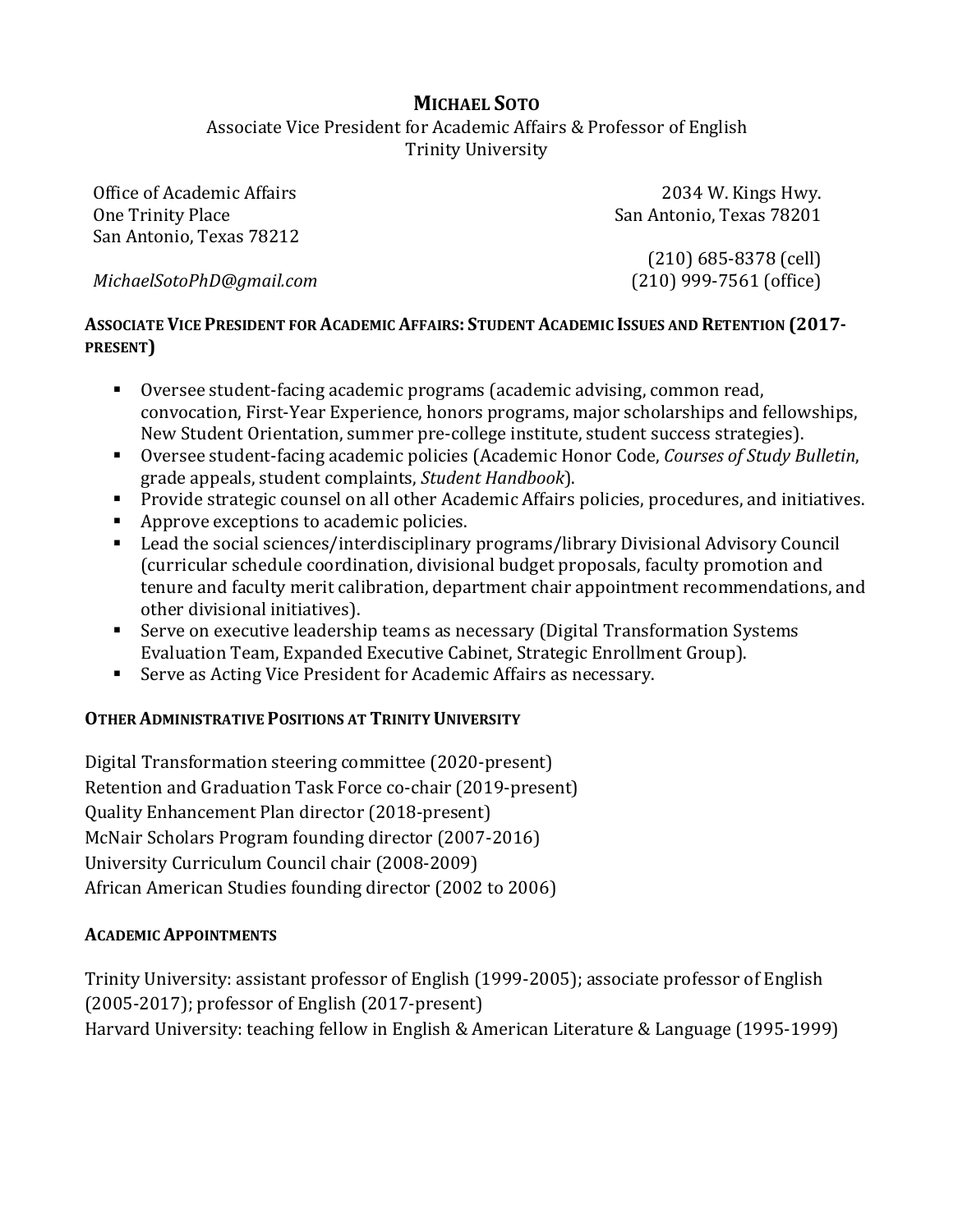### **OTHER POSITIONS**

Member, Texas State Board of Education (2011-2012): Represented 14 counties in South Texas; served as Texas Permanent School Fund fiduciary (PSF value rose from \$24.4 billion to \$28.8 billion)

#### **EDUCATION**

| Harvard University English & American Literature & Language               | Ph.D. 1999 |      |
|---------------------------------------------------------------------------|------------|------|
| Stanford University Modern Thought & Literature/Humanities Honors Program | A.B. 1992  |      |
| Oxford University Studies in modern British literature                    |            | 1991 |

#### **PUBLICATIONS:BOOKS**

*Companion to American Literature*. Ed. Susan Belasco, Assoc. Ed. Michael Soto (Vol. 3: 1914 to the Present). Malden, Mass.: Blackwell, 2020.

*Measuring the Harlem Renaissance: The U.S. Census, African American Identity, and Literary Form.* Amherst: U of Massachusetts P, 2016. *Choice* "Outstanding Academic Title" for 2017.

*Resources for Teaching The Bedford Anthology of American Literature 2nd ed., vol. 2. New York:* Bedford/St. Martin's, 2014.

Teaching the Harlem Renaissance: Course Design and Classroom Strategies. Ed. Michael Soto. New York: Peter Lang, 2008. *Choice* recommended title.

*Resources for Teaching The Bedford Anthology of American Literature* vol. 2. New York: Bedford/St. Martin's, 2008.

The Modernist Nation: Generation, Renaissance, and Twentieth-Century American Literature. Tuscaloosa and London: U of Alabama P, 2004. Winner of the Elizabeth Agee Prize for outstanding scholarship in American literary studies.

#### **PUBLICATIONS: ACADEMIC ARTICLES (LAST FIVE YEARS)**

"Going Dutch: From Renaissance Haarlem to the Harlem Renaissance." *African American Literature in Transition, 1920-30*. Ed. Miriam Thaggert. Cambridge: Cambridge UP, forthcoming.

"Introduction to Volume III." *Blackwell Companion to American Literature*. Ed. Susan Belasco, Assoc. Ed. Michael Soto (vol. 3). Malden, Mass.: Blackwell, 2020. 27-34.

"The Lost Generation and American Expatriatism." *Blackwell Companion to American Literature*. Ed. Susan Belasco, Assoc. Ed. Michael Soto (vol. 3). Malden, Mass.: Blackwell, 2020. 141-56.

"Harlem Renaissance." *Ethnic American Literature: An Encyclopedia for Students*. Ed. Emmanuel S. Nelson. Santa Barbara, California: Greenwood, 2015. 215-19.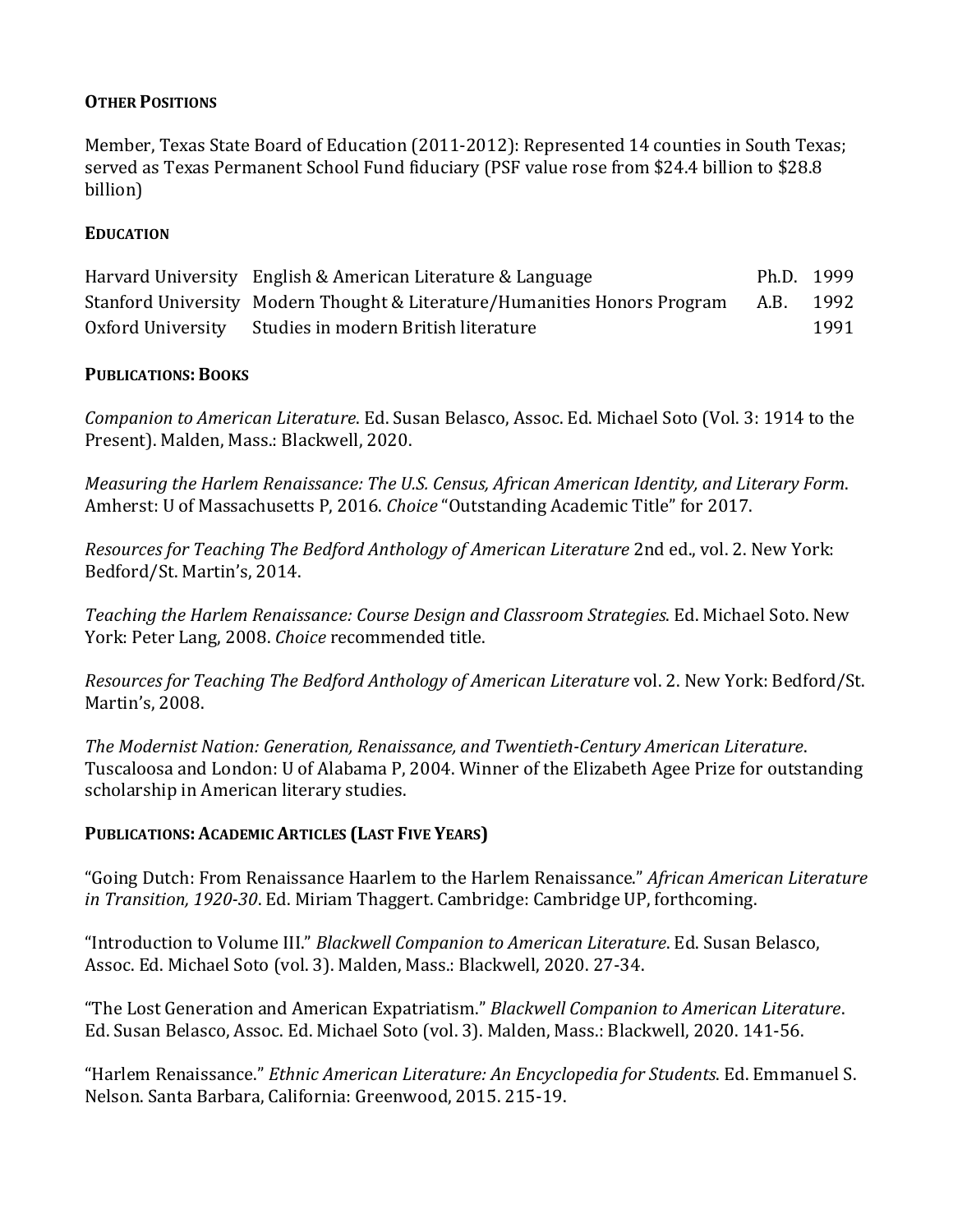"Mapping the Harlem Renaissance in the Americas." *A Companion to the Harlem Renaissance*. Ed. Cherene Sherrard-Johnson. Malden, Mass.: Blackwell, 2015. 441-55.

### **PUBLICATIONS: REVIEWS, EDITORIALS,INTERVIEWS, AND OTHER WORK (LAST FIVE YEARS)**

"Race and New Modernisms." *American Literary History* Online Review Series (forthcoming): online.

"Jean Toomer: Race, Representation, and Revolution." *American Literary History* Online Review Series V (January 2016): online.

#### **SELECTED PAPER PRESENTATIONS AND GUEST LECTURES**

Available upon request.

#### **DEVELOPMENT, FUNDRAISING, AND STEWARDSHIP**

Sport Entrepreneurship Academy at Trinity University (design team lead, 2019) Ronald E. McNair Post-baccalaureate Achievement Program (principle investigator, 2007; lead author, 2012) Texas Permanent School Fund fiduciary (2011-2012)

#### **HONORS AND AWARDS**

Distinguished Alumnus award, National Hispanic Institute (2011) Hero for Children award, Texas Freedom Network (2011) New Leadership Academy Fellow, National Center for Institutional Diversity (2016-2017) *Choice* "Outstanding Academic Title" for 2017 (2018) American Conference of Academic Deans 75th Anniversary Fellow (2019-2020)

#### **EDITORIAL ADVISOR/MANUSCRIPT REVIEWER/PROPOSAL REVIEWER**

*African American Review Bedford Anthology of American Literature* Clemson University Press *Journal of American Ethnic History MELUS* (Journal of the Society for the Study of the Multi-Ethnic Literature of the United States) *Modernism/Modernity* National Historical Publications and Records Commission University of Alabama Press University of Massachusetts Press University of South Carolina Press